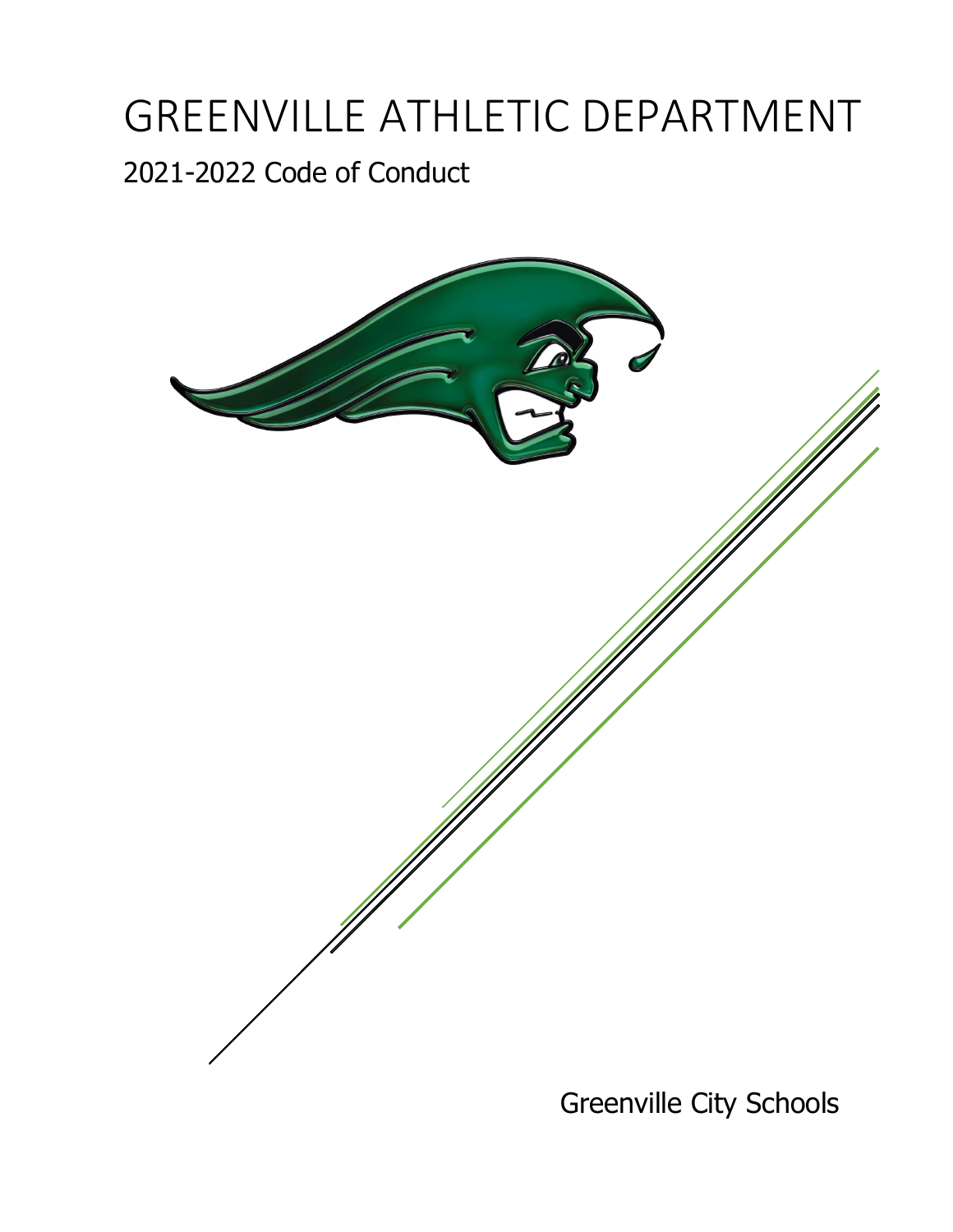# **2021-2022 Athletic Code of Conduct**

# **PHILOSOPHY**

The Greenville City Schools provide a variety of athletic activities that complement the educational and athletic development of each student. The privilege of participation carries the responsibility of adherence to the Athletic Code of Conduct. The actions of student-athletes (hereinafter "participants") in school and community reflect upon the overall image of the institutions and activities they represent. As representatives of Greenville City Schools, participants are expected to display exemplary conduct at all times, whether or not engaged in athletic activities. Through participation in the student athletic program, students are provided an opportunity for education and character-building experiences.

As well, conformance to this code will promote the safety and welfare of participating students. The Greenville Board of Education desires to implement a policy that will attempt to provide this district with a safe and healthful student athletic program. This policy applies to all athletes from grade 7-12.

Parents/guardians and the school community need to work together to provide these activities for our children. This code is not meant to usurp or restrict the responsibility of parents. The Greenville City School District feels very strongly that parents must monitor their own children's behavior and impose their own discipline measures beyond those consequences outlined in this document.

This code of conduct represents the minimum standards. Each coach may have additional rules and guidelines established and approved by the administration prior to the beginning of their sport/activity.

# **PURPOSE OF CODE OF CONDUCT SHALL BE:**

1. To provide a healthy and safe environment to all student athletes participating in the athletic program.

2. To discourage all student athletes from using tobacco, drugs, and alcohol.

a. Students will assume all responsibility for regulating their personal lives in ways that will result in their becoming healthful members of a team and worthy representatives of the school and community.

3. To provide athletes with the opportunity to become leaders in the student body for a drug-free school.

4. To provide solutions for the student athlete who does use drugs and alcohol.

5. To provide the athletic department with positive guidelines and disciplinary policies for violations of the drug free policy.

6. To encourage those students who participate in athletic programs to remain tobacco free, drug free, and alcohol free.

7. To reflect the Greenville community's desire to have its youth live a tobacco, drug, and alcohol free lives.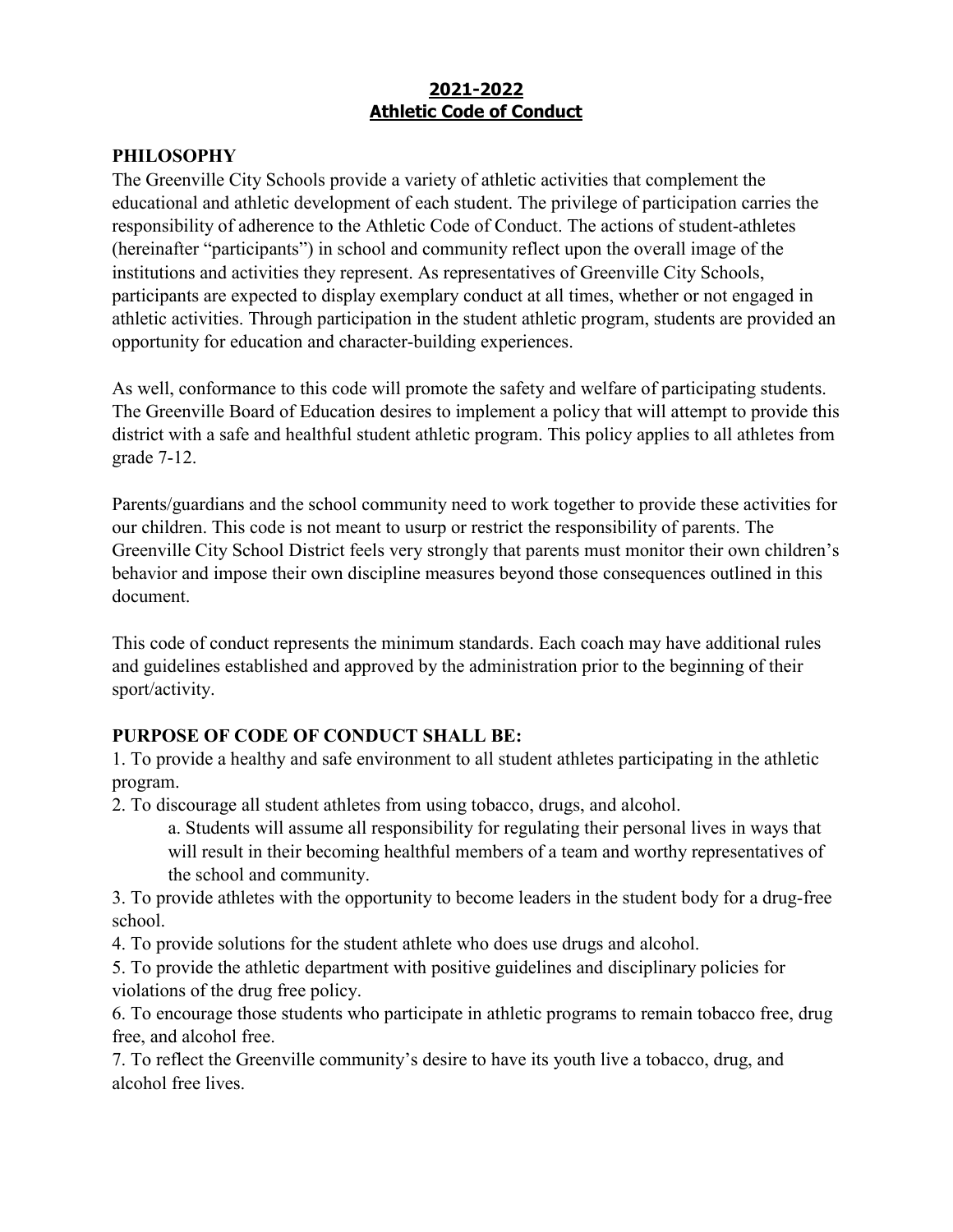# **ENFORCEMENT OF THE ATHLETIC CODE OF CONDUCT**

The Athletic Code of Conduct is enforced twenty-four (24) hours a day, seven (7) days a week, and three hundred sixty five (365) days a year; while the participant is enrolled in high school or junior high school.

- I. Types of Discipline
	- a. Denial of participation.
	- b. School work assignments (community service).
	- c. Academic ineligibility.
	- d. Restitution.
	- e. Dismissal.
	- f. Drug, alcohol, and/or tobacco assistance program.
	- g. Other methods of discipline as outlined in the approved coaches training rules for each sport.
	- h. All athletic awards will not be issued until punishment has been served for violations of the Athletic Code of Conduct.

# **IN-SEASON AND OFF-SEASON ATHLETIC PARTICIPATION**

Any person participating in the Greenville High School athletic program and/or contests under the control and jurisdiction of the Greenville Schools and/or the Ohio High School Athletic Association (OHSAA). Any student participating in any selected athletic school sponsored activity that requires a coach and/or advisor.

In-season participation in athletic activities is defined as follows:

\* For athletes, beginning with the Ohio High School Athletic Association starting date through the latter of awards night, or completion of the activity by the student.

A participant whose activity is not in-season at the time of the participant's violation of this Code shall be considered an off-season participant. A student is not considered an "off-season" athlete until they have been a member of an interscholastic sport.

# **STUDENT AND PARENT CONTRACT**

A copy of the Athletic Code of Conduct will be included in the junior high school's and high school's Student Handbook effective 2016-2017 school year and the junior high and high school web pages effective 2016-2017 school year.

A meeting to review the Code of Conduct may be held by the athletic department for parents and student participants. The Athletic Director may utilize a power point presentation on the Athletic Code of Conduct. The presentation provides a standardized presentation for the student, parents, advisors and coaches. After the presentation, the athletic director may conduct a question, answer, and additional rules session, reemphasizing the responsibility of the participants, parents, and coaches. However, enforcement of the provisions of this Code does not depend on attendance at a review session, seeing the presentation or even whether or not such a review session is held.

# **SELF-REFERRALS**

A student athlete may give a self-referral one (1) time during their four year tenure at Greenville High School. A student-athlete can only self-refer BEFORE information is brought to the administration that could lead to a student athlete code violation. The student will also be required to participate in an approved Alcohol and Drug Education/Intervention Program (at the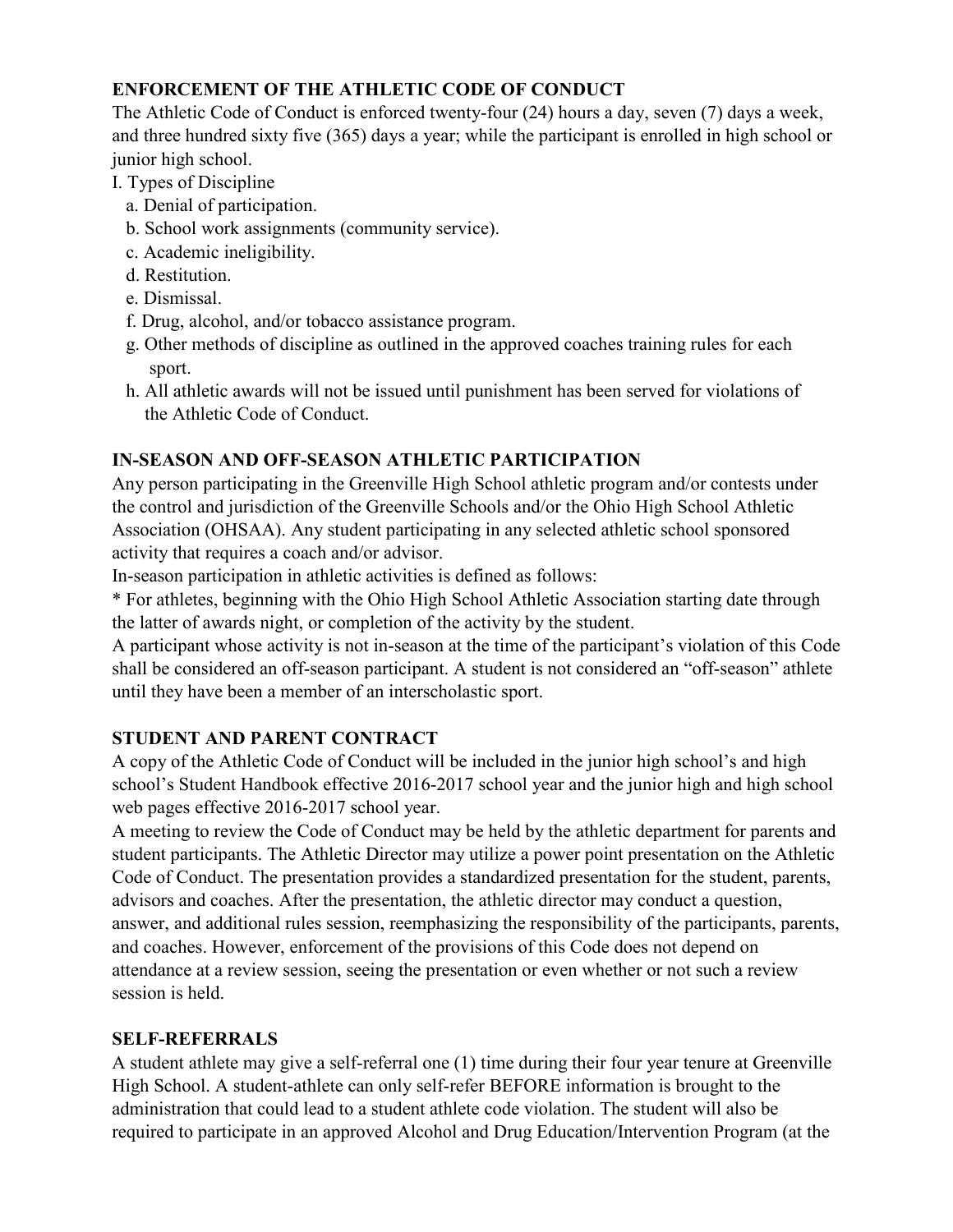cost of the participant) beginning with an assessment from a certified chemical dependency counselor; then following the counselor's recommendations not to exceed five (5) weeks. NO other punitive action is taken upon the student's self-referral. If another violation occurs, the next offense goes to level 2.

\*Self-Referrals do not apply at the middle school (grade 7-8).

# **REVIEW PANEL**

A Review Panel will be established by the athletic director. The High School Review Panel will include the following individuals: assistant principal, the athletic director, and non-suspending head coach. The athletic director shall investigate suspected violations of this Code. Violations that are admitted to by the student and/or parent and are clear-cut will be acted upon by the athletic director. All other violations will be taken to the Review Panel. The Panel may, in its discretion, conduct further investigation, including requesting the appearance before it, of the alleged violator and/or witnesses with information concerning the alleged violations. Decisions rendered by the Review Panel will require a simple majority vote based on the evidence presented. A student charged with a violation of this Code will be given a written notice of violation. The student may appear before, and be heard by the Review Panel, with or without a representative. The student may appeal the decision by presenting a written request to the building principal within 24 hours after receiving the notice of violation.

The Review Panel is not bound by formal rules of evidence or procedure in the conduct of its investigations and deliberations, and there is no right on the part of the participant to record the proceedings or to confront or cross-examine witnesses. The Review Panel may withhold awards or honors pending its decision.

A participant may request review by the building principal or his/her designee of a decision by the Review Panel finding a Code violation. Such a request must be in writing and given to the principal with 24 hours of being notified of the Review Panel's decision. The review shall occur no later than 48 hours following receipt of the written request for review. The participant shall have the right to appear before the principal/designee, with or without a representative. The principal/designee's review shall be held in closed session, and the principal/designee, is not bound by formal rules of evidence or procedure. The participant shall not have right to confront or cross-examine witnesses, or to make a record of the principal/designee's proceedings. The principal/designee's decision in the matter is final. Pending the principal's review and decision, the decision of the Review Panel shall remain in full force and effect.

In cases of requested reinstatement following Code violations involving alcohol, tobacco or illegal use of drugs, the Review Panel will assess information presented by the Drug and Alcohol Counselor after the student completes substance abuse counseling. The panel will determine whether the student has fulfilled the requirements established by the Athletic Code of Conduct and further determine eligibility for further participation in athletic activities.

# **CODE VIOLATIONS**

The following shall constitute violation of the Athletic Code of Conduct:

A. Any conduct by a participant, which would otherwise be a violation of the Greenville Schools Code of Conduct.

B. Any conduct by a participant that may be deemed by the Review Panel to be both of a serious nature, and a violation of state, local, or federal criminal or juvenile law.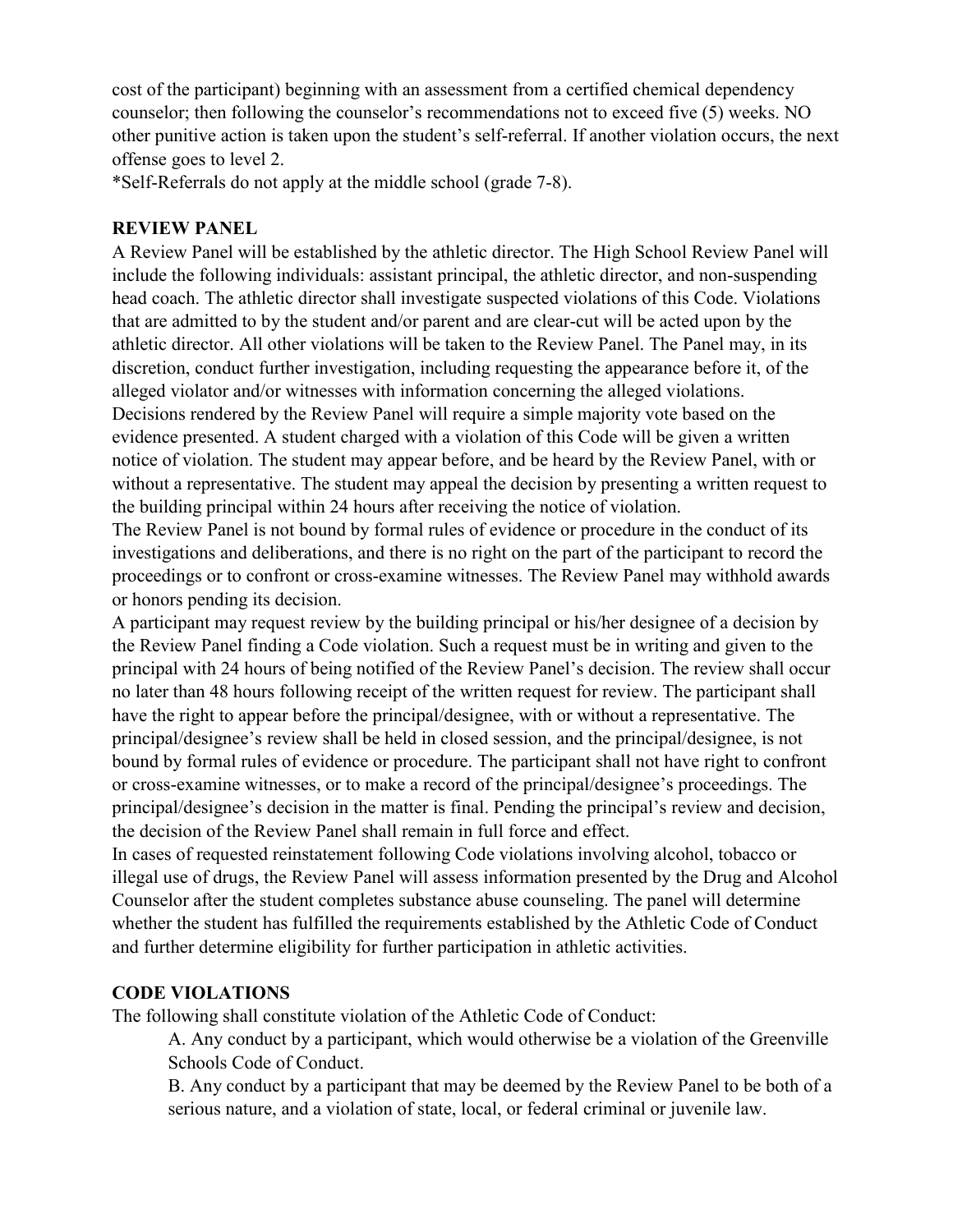C. Attendance by a participant at a party or other gathering (unless accompanied at all time by the participant's parent/guardian) where alcohol or illegal drugs are available for consumption by the participant or any underage individual in attendance. A participant is required to leave a party or gathering immediately upon knowing of, or detecting by use of any of the participant's senses, the availability of alcohol or illegal drugs at the party or gathering.

D. Consumption, possession, use, purchase, sale, concealment, or transmission of alcohol defined as: Any intoxicating liquor, beer, wine, mixed beverage, or malt liquor beverage as defined in the O.R.C. The term "alcoholic beverage" includes any liquid or substance, such as "near beer" which contains alcohol in any proportion or percentage. The term "alcoholic beverage" does not include a substance used for medical purposes in accordance with directions for use provided in a prescription or by the manufacturer and in accordance with school district policy and rules related to the use of prescription and non-prescription drugs, provided the substance is a) authorized by a medical prescription from a licensed physician and kept in the original container, which shall state the student's name and directions for use or b) an over-the-counter medicine E. Or any controlled substance, inhalant, illegal/illicit drugs, paraphernalia, intoxicant, or any illegal drug and tobacco products defined as; any substance included in the U.S.C. 802(6), which an individual may not sell, offer to sell, possess, give, exchange, use, distribute, or purchase under State or Federal Law. This definition also includes all prescribed and over-the-counter drugs being used in any way other than for medical purposes in accordance with the directions for use provided for in the prescription or by the manufacturer.

F. Hazing is defined as doing any act or coercing another, including the victim, to do or initiate any act to another student that causes or creates substantial risk of causing mental or physical harm to any person ("swirling" is considered hazing). Participants involved in any hazing activity will be subject to the maximum penalty as defined in the Code Violation Consequences. For example, if the hazing incident is the participant's first code violation, the participant will lose eligibility for a number of games equal to 40% of the maximum allowable contests (as defined by the OHSAA) as well as post season contests. If the hazing incident is the participant's second code violation, the participant will lose eligibility for a number of games equal to 60% of the maximum allowable contests (as defined by the OHSAA) as well as post season contests. If the hazing incident is the participant's third code violation, the participant will be permanently excluded from all athletic activities.

G. Social Media refers to the use of web-based and mobile technologies to turn communication into interactive dialogue. Examples of Social Media include, but are not limited to: Facebook, Twitter, Instagram, YouTube, Snapchat, Vine, and Kik. The Greenville Athletic Department recognizes athletes' right to participate in social media, however, it maintains and will enforce the following expectations of athletes:

1. Student-athletes will not post sexist, racist, obscene or profane material of any kind.

2. Student-athletes will not use social media to degrade, demean, or attack any person or school.

3. Student-athletes will not post material relating to acts in violation of any Federal or State laws, or team rules.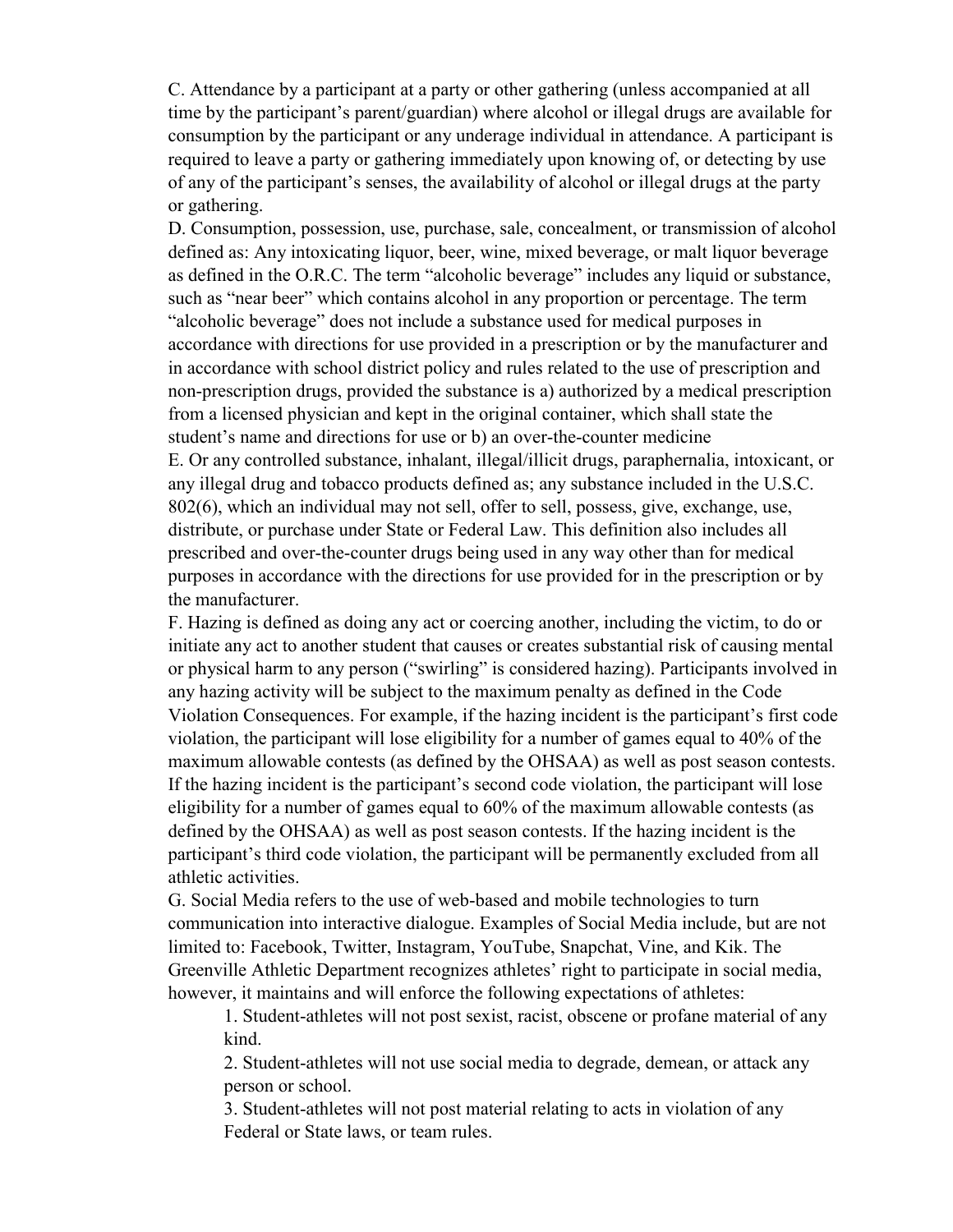4. Student-athletes will not post material which reflects negatively on themselves, Greenville High School, the Greenville Athletic Department, their respective teams or other schools.

Any activity or language in violation of the above provisions is subject to investigation and discipline.

H. The building principal may declare any participant ineligible at any time he or she brings discredit on up the school or for continued violations of school rules or regulations. Behavior, which reflects negatively on the participant or department would include, but is not limited to, offenses such as:

- 1. Repeated truancy from school or class.
- 2. Acts of vandalism or abuse of persons or property.
- 3. Repeated infractions of school rules or chronic incorrigible behavior.

#### **CODE VIOLATION CONSEQUENCES**

Any athletic participant violating the Code of Conduct, as determined by the Review Panel, will at a minimum receive a written warning. The Review Panel retains the discretion to adjust the penalty for more serious violations, and to determine further conditions for reinstatement.

# **A) FIRST OFFENSE**

1) A student athlete may give a self-referral one (1) time during their four-year tenure at Greenville High School. A student-athlete can only self-refer BEFORE information is brought to the administration that could lead to a student athlete code violation. The student will also be required to participate in an approved Alcohol and Drug Education/Intervention Program (at the cost of the participant) beginning with an assessment from a certified chemical dependency counselor; then following the counselor's recommendations not to exceed five (5) weeks. The student must successfully complete the counseling program or else she/he will be deemed in violation of the code of conduct and will be ineligible to participate in any athletic program until the program has been completed. NO other punitive action is taken upon the student's self-referral. Parents are encouraged to attend counseling sessions with their child. If another offense occurs, the next offense goes to level 2. \*Self-referrals do not apply at the middle school (grades 7-8).

2) Upon the first violation the student shall lose eligibility for a number of games equal to 20% of the maximum allowable contests (as defined by the OHSAA), provided the participant admits to the Code violation upon questioning by the athletic director. The athlete must report to practice during this time. The contests shall be consecutive starting with the first scheduled event after the confirmation of the violation and will include post-season contests.

3) Upon the first violation the student shall lose eligibility for a number of games equal to 40% of the maximum allowable contests (as defined by the OHSAA), if the student, upon questioning by the athletic director, denies violating the Code of Conduct and is found to have violated the Code of Conduct by the review board. The athlete must report to practice during this time. The contests shall be consecutive starting with the first scheduled event after the confirmation of the violation and will include post-season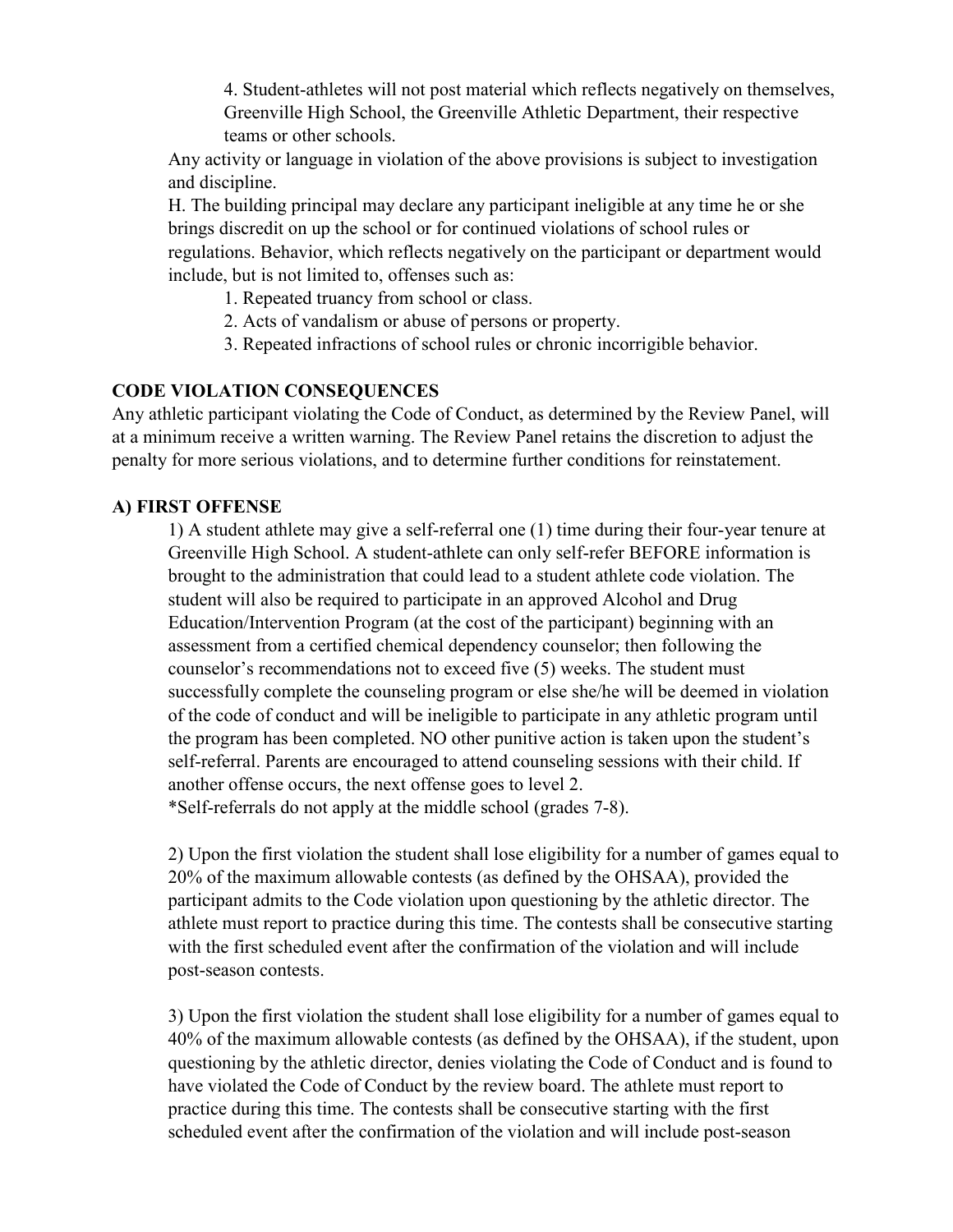contests. The student will also be required to participate in an approved Alcohol and Drug Education/Intervention Program (at the cost of the participant) beginning with an assessment from a certified chemical dependency counselor; then following the counselor's recommendations not to exceed five (5) weeks. The student must successfully complete the counseling program or else she/he will be deemed in violation of the code of conduct and will be ineligible to participate in any athletic program until the program has been completed. Parents are encouraged to attend counseling sessions with their child. If the athlete does not complete the counseling recommendations within 6-11-week range then they will not be eligible for the next sport they participate in. \*Suspension from an athletic activity under this section does not render the participant ineligible for tryouts and auditions for future athletic activities.

\*After a violation of this Code is charged, but pending appeal to the Review Panel, a participant may NOT participate in athletic activities.

#### **B) SECOND OFFENSE**

1) Upon the second violation the student shall lose eligibility for a number of games equal to 40% of the maximum allowable contests (as defined by the OHSAA), provided the participant admits to the Code violation upon questioning by the athletic director. The athlete must report to practice during this time. The contests shall be consecutive starting with the first scheduled event after the confirmation of the violation and will include post-season contests. The student will also be required to participate in an approved Alcohol and Drug Education/Intervention Program (at the cost of the participant) beginning with an assessment from a certified chemical dependency counselor; then following the counselor's recommendations not to exceed five (5) weeks. The student must successfully complete the counseling program or else she/he will be deemed in violation of the code of conduct and will be ineligible to participate in any athletic program until the program has been completed. Parents are encouraged to attend counseling sessions with their child. If the athlete does not complete the counseling recommendations within 6-11-week range then they will not be eligible for the next sport they participate in.

2) Upon the second violation the student shall lose eligibility for a number of games equal to 60% of the maximum allowable contests (as defined by the OHSAA), if the student, upon questioning by the athletic director, denies violating the Code of Conduct and is found to have violated the Code of Conduct by the review board. The athlete must report to practice during this time. The contests shall be consecutive starting with the first scheduled event after the confirmation of the violation and will include post-season contests. The student will also be required to participate in an approved Alcohol and Drug Education/Intervention Program (at the cost of the participant) beginning with an assessment from a certified chemical dependency counselor; then following the counselor's recommendations not to exceed five (5) weeks. The student must successfully complete the counseling program or else she/he will be deemed in violation of the code of conduct and will be ineligible to participate in any athletic program until the program has been completed. Parents are encouraged to attend counseling sessions with their child. If the athlete does not complete the counseling recommendations within 6-11 week range then they will not be eligible for the next sport they participate in.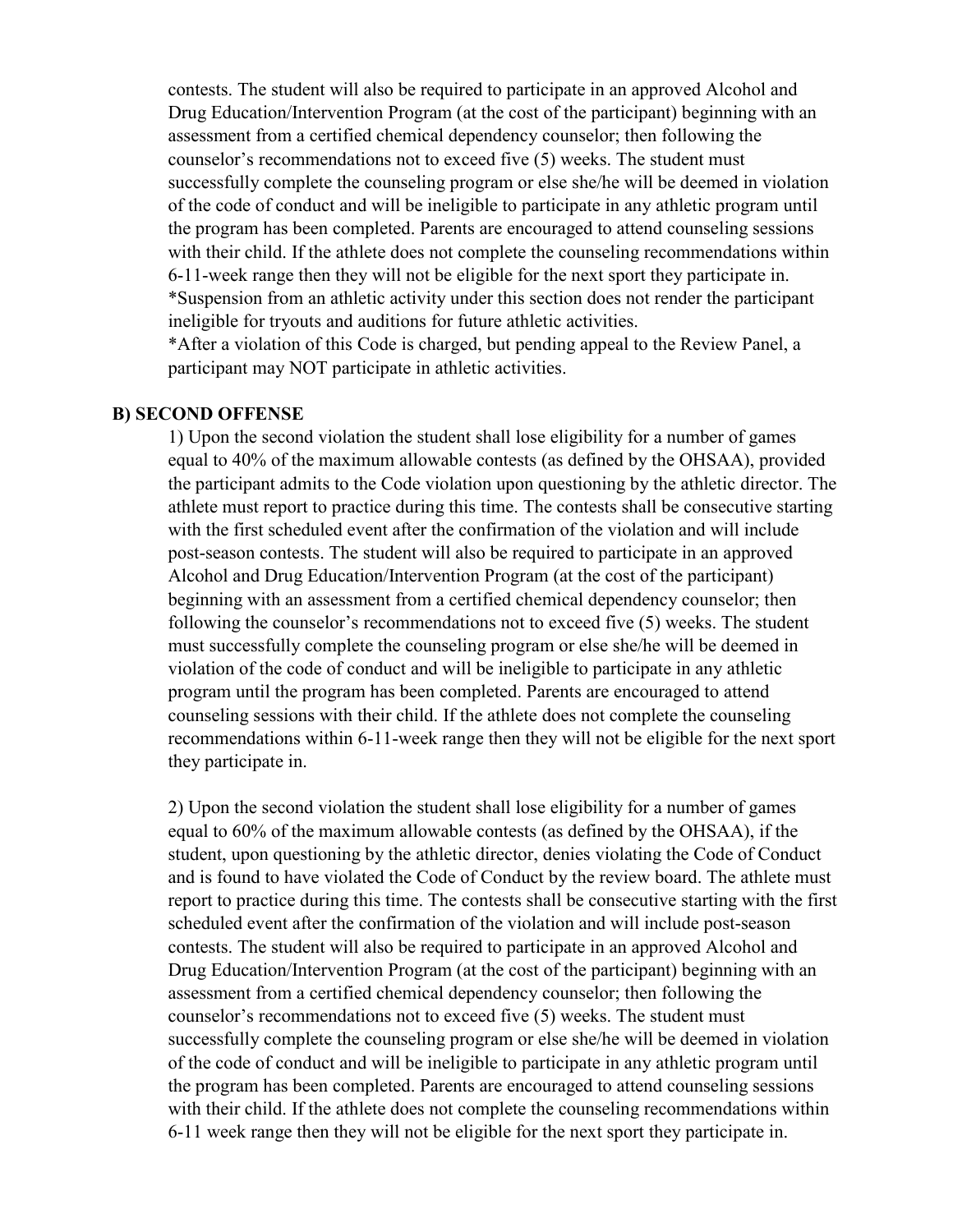\*\*\*If the Second Violation occurs within three hundred sixty five (365) days of the First Violation, there will be no reduction in penalty for honesty. The punishment will be the maximum allowed under Second Offense, which is 60% of the maximum allowable contests (as defined by the OHSAA) as well as post season contests.

#### **C) THIRD OFFENSE**

1) A third violation of this Code of Conduct will automatically result in permanent exclusion from all athletic activities offered by Greenville Schools. Violations are accumulative throughout the student's secondary school career (grades 9-12) and middle school career (7-8). But do not carry over from middle school to high school. Denial of participation will be enforced during a sport or season in which the athlete has previous participated and successfully completed the entire season. The Review Panel may choose to waive this provision on a case by case basis. This provision does not apply to Freshman, as they have not established their history of participation.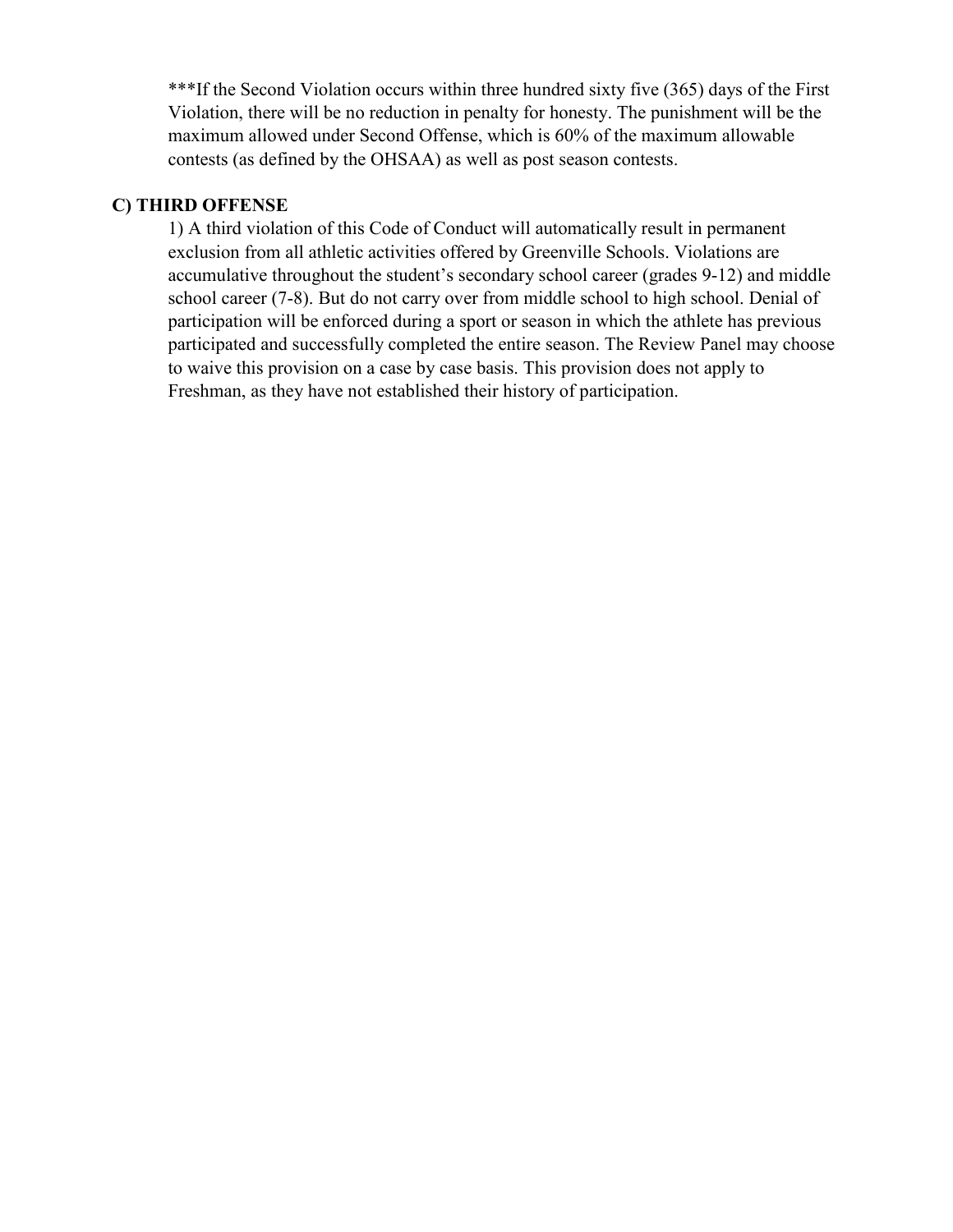#### **Maximum Allowable Contests as Defined by the OHSAA**

#### **and Corresponding Denial of Participation**

| Sport                                         | Maximum<br>Number of<br>Contests as<br>defined by the<br><b>OHSAA Board</b> | 20% Denial of<br>Participation<br>(Number of<br>Contests Denied) | 40% Denial of<br>Participation<br>(Number of<br>Contests Denied) | 60% Denial of<br>Participations<br>(Number of<br>Contests Denied) |
|-----------------------------------------------|-----------------------------------------------------------------------------|------------------------------------------------------------------|------------------------------------------------------------------|-------------------------------------------------------------------|
| <b>Baseball</b>                               | 27 Games                                                                    | 5 Games                                                          | 11 Games                                                         | 16 Games                                                          |
| Basketball<br>(Boys and<br>Girls)             | 22 Games                                                                    | 4 Games                                                          | 9 Games                                                          | 13 Games                                                          |
| Bowling                                       | 24 Matches                                                                  | 5 Matches                                                        | 10 Matches                                                       | 14 Matches                                                        |
| <b>Cross Country</b><br>(Boys and<br>Girls)   | 16 Meets                                                                    | 3 Meets                                                          | 6 Meets                                                          | 10 Meets                                                          |
| Football                                      | 10 Games                                                                    | 2 Games                                                          | 4 Games                                                          | 6 Games                                                           |
| Golf                                          | 20 Matches                                                                  | 4 Matches                                                        | 8 Matches                                                        | 12 Matches                                                        |
| Gymnastics                                    | 14 Meets                                                                    | 3 Meets                                                          | 6 Meets                                                          | 8 Meets                                                           |
| Soccer (Boys<br>and Girls)                    | 16 Matches                                                                  | 3 Matches                                                        | 6 Matches                                                        | 10 Matches                                                        |
| Softball                                      | 27 Games                                                                    | 5 Games                                                          | 11 Games                                                         | 16 Games                                                          |
| Swimming and<br>Diving (Boys<br>and Girls)    | 16 Meets                                                                    | 3 Meets                                                          | 6 Meets                                                          | 8Meets                                                            |
| Tennis (Boys<br>and Girls)                    | 22 Matches                                                                  | 4 Matches                                                        | 9 Matches                                                        | 13 Matches                                                        |
| <b>Track and Field</b><br>(Boys and<br>Girls) | 16 Meets                                                                    | 3 Meets                                                          | 6 Meets                                                          | 8 Meets                                                           |
| Volleyball                                    | 22 Matches                                                                  | 4 Matches                                                        | 9 Matches                                                        | 13 Matches                                                        |
| Wrestling                                     | 20 Points                                                                   | 4 Points                                                         | 8 Points                                                         | 12 Points                                                         |

\*When calculating the number of contests denied, the number of maximum allowable contests are multiplied by the percentage associated with the level of offense. Any partial games (decimal values) are rounded using conventional and accepted mathematical practices.

\*Cheerleading is not a recognized sport by the OHSAA. The number of contests denied will be determined by multiplying the number of scheduled contests by the percentage associated with the level of offense. Contests will include both competitions and games.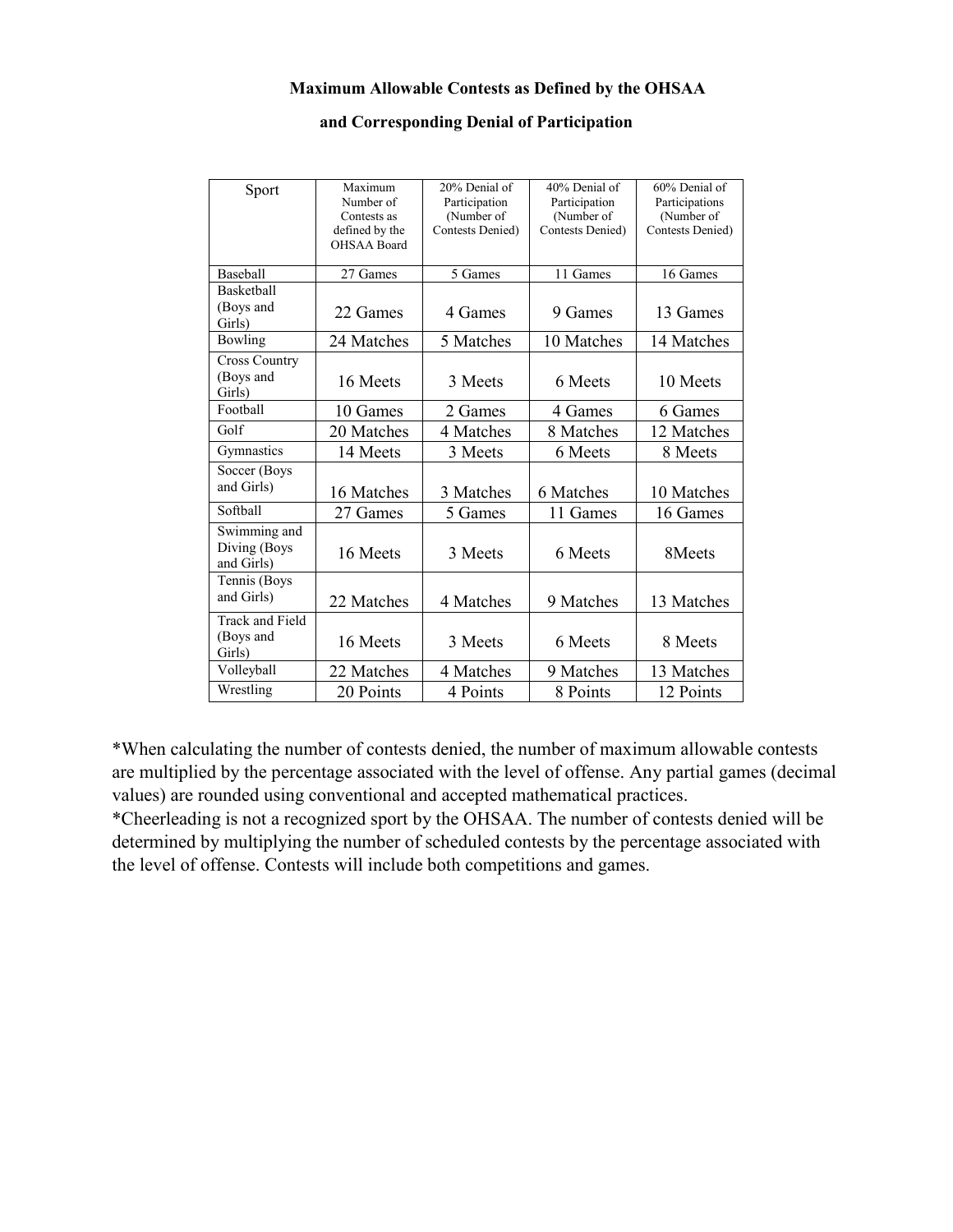# **QUITTING OR DENIAL OF PARTICIPATION.**

Denial of participation will be in a sport in which the athlete previously or currently participated and successfully completed the entire season. If this is not possible, the Athletic Director or Review Panel will make the decision as to which sport the athlete will be denied participation. If an athlete participating in "Sport A" either quits the squad or is denied participation for the squad, he/she is not eligible to join the organized conditioning program or go out for "Sport B" until the other members of "Sport A" are eligible to come out.

A. The organized conditioning program is defined as the conditioning period just prior to the sport season as defined by the OHSAA. Open gyms and open weight rooms are not considered as an organized conditioning program.

B. This policy also applies to the participant who becomes academically ineligible for "Sport A."

C. This policy does not apply to the athlete who is "cut" from the squad by the coach following a tryout.

D. Any exceptions to this policy must be approved by the coach of "Sport A" and the athletic director.

# **DISAGREEMENT BETWEEN PARTICIPANT AND COACH**

Any disagreement between a participant and coach should be brought to the immediate attention of the athletic director. If this does not resolve the problem, it will then be taken to the building principal or his/her designee. Any further disagreements will then be subject to the review panel.

# **TWO SPORT ATHLETES**

Any participant who wishes to participate in two sports during the same season needs to have permission from both Head Coaches and Athletic Director. If permission is granted, a detailed plan will need to be created describing how practice, contest and transportation conflicts will be resolved. This includes designating a primary sport in case of conflict between contests. This plan will be signed by the coaches, Athletic Director, parents and athlete.

# **SUSPENSION**

Students enrolled in athletic activities who are under "out-of-school suspension" may not participate in practices, contests, performances, meetings, field trips, etc., sponsored by the athletic activity. Students serving "in-school-suspension" are eligible to participate in practices and contests.

# **SUPERVISION AND TRANSPORTION**

All participants will be under the direct supervision of the coach or administrative head to and from all contests. When the school provides transportation, all student-athletes will travel to and from the scheduled event on school transportation. Athletic participants can be released only by their coach to their parents or legal guardian in an emergency or unusual circumstance or if prior arrangements have been approved by the athletic director or principal and is presented to the coach in writing.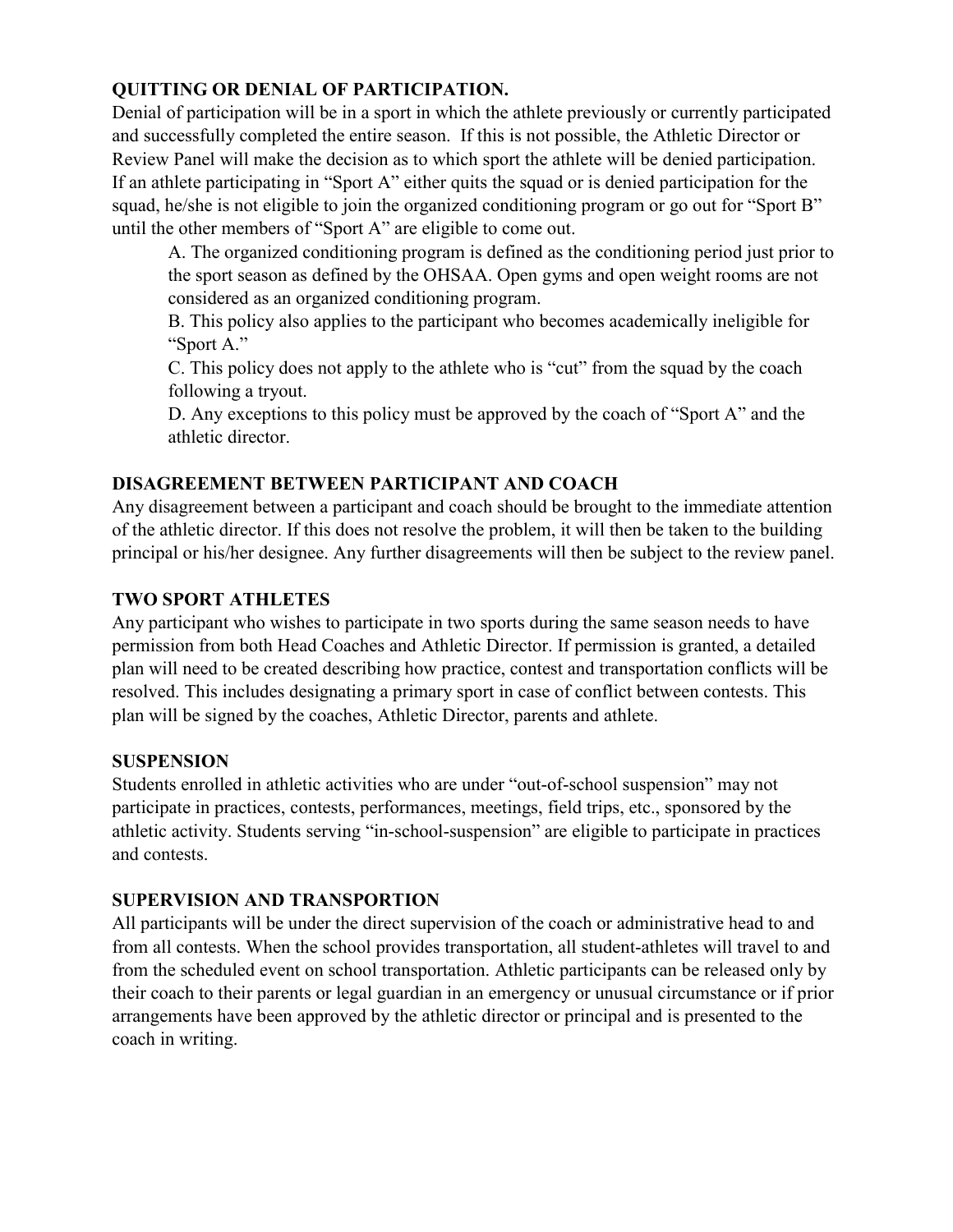#### **APPEARANCE AND DRESS**

On any trip or at any activity, participants will be informed as to dress and conduct. All participants will be well groomed at all times. The coach will establish minimum standards in regards to dress, conduct and grooming.

# **EQUIPMENT RESPONSIBILITY**

Athletic participants and their parents are financially responsible for all district owned equipment or uniforms issued to the students. A late/damage fee will be assessed for any equipment/uniforms not returned by the due date or returned damaged. The fee for turning in equipment more that (7) seven days after the athlete has completed participation will be twenty dollars (\$20). An additional fee will be assessed every (7) seven days until school issued equipment/uniforms are returned or replacement cost is paid. The fee for damaged equipment will be equivalent to the cost for replacement or repair of the damaged item(s).

#### **AWARDS**

A. Awards will be presented to each participant at end of season awards or at the conclusion of the school year. Participants are required to attend the awards presentation unless excused by the head coach or athletic director. The head coach will notify the administrator conducting the awards presentation.

B. Unexcused absences from the awards presentation will result in all awards being held to the end of the school year at which time the participant may request their awards from the administrator conducting the awards presentation.

#### **INCLEMENT WEATHER**

When school is canceled due to inclement weather, all school events/activities/practices will also be suspended. If the weather conditions improve, these events/activities/practices may be rescheduled with the permission of the Superintendent of Schools and the Principal only. The attendance of athletic participants at any rescheduled event/activity/practice will be at the option of the athletic participant/parent.

# **VACATIONS**

Student-athletes missing events/activities/practices due to vacations with parents/legal guardians will be considered excused absences during regularly scheduled school vacation periods only.

#### **ABSENCES**

An athletics participant must be in attendance a minimum of 4 complete classes excluding lunch, and any periods missed must be missed due to an excused absence. Any non-emergency, unusual circumstance that would prevent the athletics participant from meeting the minimum attendance requirement must have prior approval from the Athletic Director or Principal.

#### **PHYSICAL EXAM POLICY**

A. Student athletes are required to have a physical exam done after May 1st to be applied to the next school year.

B. The physical exam forms must be completed and on file with the athletic office prior to the first practice of the sport of choice for the student athlete.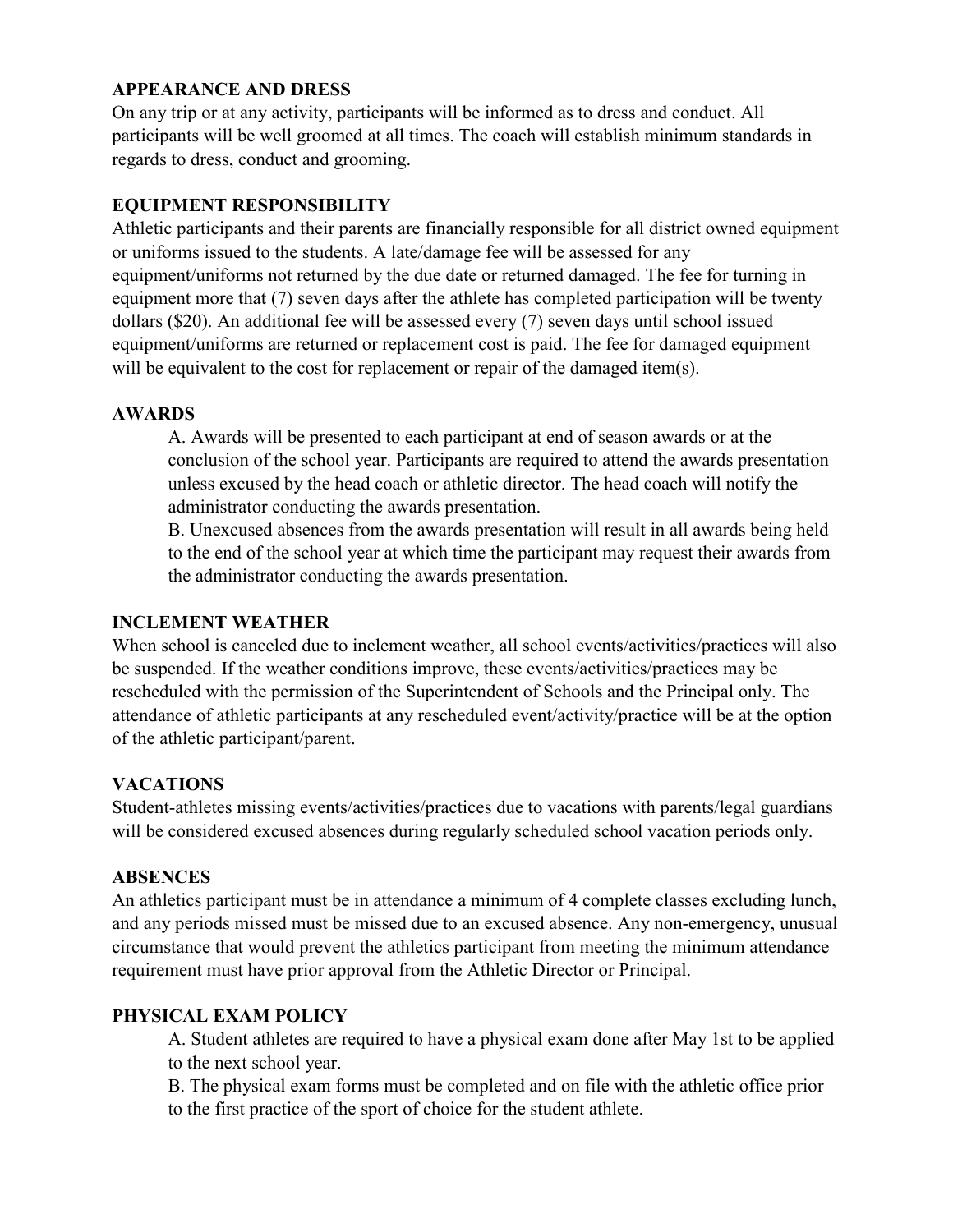# **ACADEMIC ELIGIBILITY**

#### **I. Eligibility- Grade 9-12**

#### **a. Grading Period Eligibility**

i. In order to be eligible, a student must be currently enrolled, and must have been enrolled in school the immediately preceding grading period. During the preceding grading period, the student must have passing grades in a minimum of five (5) one credit courses or the equivalent which count toward graduation.

ii. The eligibility or ineligibility of students continues until the start of the fifth (5th) school day of the next grading period, at which time the grades from the immediately preceding grading period become effective. EXCEPTION: Eligibility or ineligibility for the first grading period commences with the start of the fall season, as opposed to the fifth (5th) school day of the grading period.

iii. A student dropping below a 2.0 GPA in the previous grading period will be placed on academic probation with additional monitoring, and study requirements implemented. Students will be excluded from participating in the activity if they have less than a 1.2 GPA on a 4.0 scale grading scale for the previous nine weeks. In addition, students will be ineligible to participate of they fail more than two (2) classes in the previous grading period.

iv. A student enrolled in the first grading period after advancement from the eighth grade must have passed a minimum of four (4) subjects at the conclusion of the immediately preceding grading period.

v. Summer school grades earned may not be used to substitute for failing grades from the last grading period of the regular school year.

vi. Failing to comply with the grading period eligibility requirements will result in academic ineligibility for the succeeding grading period.

vii. Athletes enrolled in Virtual Academy must have completed 25% of five one credit courses at a passing rate each grading period.

#### **b. Weekly Eligibility**

i. To remain eligible on a weekly basis, an athlete must have passing grades in a minimum of five (5) one-credit courses on the equivalent which count toward graduation. ii. Athletes, in season, will be checked each Thursday using the ProgressBook Gradebook Software for their cumulative grade average. The Athletic Administrator will give each varsity coach, in season, a list of athletes who have below a C- for each class in which they are currently enrolled. The coach will inform he athlete of the difficulty in that particular class.

iii. Failure to meet the weekly eligibility requirements will result in academic ineligibility for the next sport week. A "sport week" is from midnight on Saturday to midnight the following Saturday.

#### **c. Practice**

i. An athlete may continue to practice with the team during a period of ineligibility unless denial of participation is indicated by the coach, athletic director, or building principal.